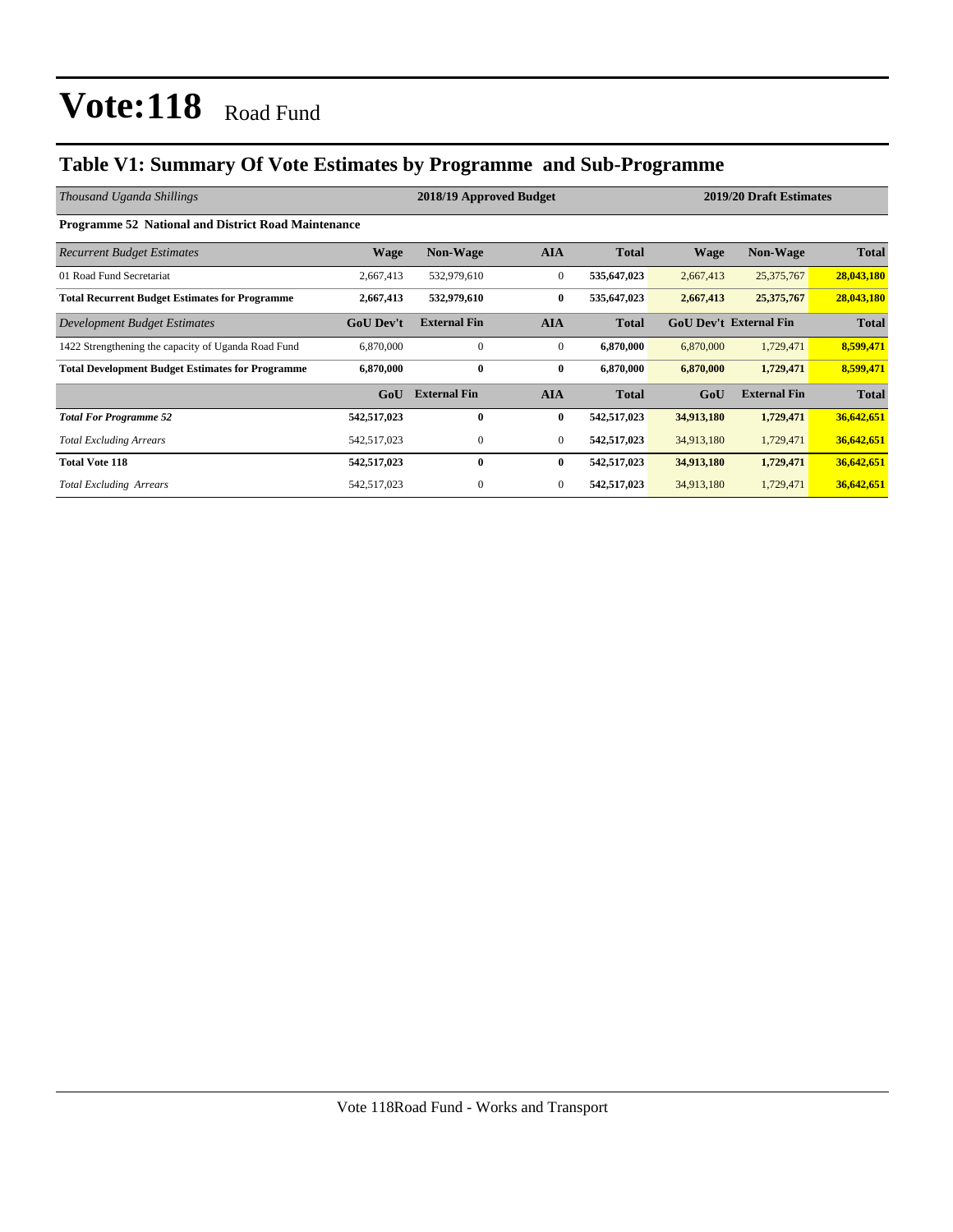### **Table V2: Summary Vote Estimates by Item**

| Thousand Uganda Shillings                                   |             | 2018/19 Approved Budget |          | 2019/20 Draft Estimates |            |                     |              |
|-------------------------------------------------------------|-------------|-------------------------|----------|-------------------------|------------|---------------------|--------------|
|                                                             | GoU         | <b>External Fin</b>     | AIA      | <b>Total</b>            | GoU        | <b>External Fin</b> | <b>Total</b> |
| <b>Employees, Goods and Services (Outputs Provided)</b>     | 8,499,750   | $\bf{0}$                | $\bf{0}$ | 8,499,750               | 8,849,750  | 1,729,471           | 10,579,221   |
| 211102 Contract Staff Salaries                              | 2,667,413   | $\bf{0}$                | $\bf{0}$ | 2,667,413               | 2,667,413  | $\bf{0}$            | 2,667,413    |
| 211103 Allowances (Inc. Casuals, Temporary)                 | 501,650     | $\bf{0}$                | $\bf{0}$ | 501,650                 | 483,000    | $\bf{0}$            | 483,000      |
| 212101 Social Security Contributions                        | 333,426     | $\bf{0}$                | $\bf{0}$ | 333,426                 | 333,426    | $\bf{0}$            | 333,426      |
| 213001 Medical expenses (To employees)                      | 135,000     | $\bf{0}$                | $\bf{0}$ | 135,000                 | 128,000    | $\bf{0}$            | 128,000      |
| 213002 Incapacity, death benefits and funeral expenses      | 36,000      | $\bf{0}$                | $\bf{0}$ | 36,000                  | 42,000     | $\bf{0}$            | 42,000       |
| 213004 Gratuity Expenses                                    | 666,853     | $\bf{0}$                | $\bf{0}$ | 666,853                 | 666,853    | $\bf{0}$            | 666,853      |
| 221001 Advertising and Public Relations                     | 113,100     | $\bf{0}$                | $\bf{0}$ | 113,100                 | 146,108    | $\bf{0}$            | 146,108      |
| 221002 Workshops and Seminars                               | 74,000      | $\bf{0}$                | $\bf{0}$ | 74,000                  | 94,000     | $\bf{0}$            | 94,000       |
| 221003 Staff Training                                       | 120,000     | $\bf{0}$                | $\bf{0}$ | 120,000                 | 240,000    | $\bf{0}$            | 240,000      |
| 221004 Recruitment Expenses                                 | 35,000      | $\bf{0}$                | $\bf{0}$ | 35,000                  | 30,000     | $\bf{0}$            | 30,000       |
| 221007 Books, Periodicals & Newspapers                      | 3,500       | $\bf{0}$                | $\bf{0}$ | 3,500                   | 17,000     | $\bf{0}$            | 17,000       |
| 221008 Computer supplies and Information Technology<br>(TT) | 229,000     | $\bf{0}$                | $\bf{0}$ | 229,000                 | 222,000    | $\bf{0}$            | 222,000      |
| 221009 Welfare and Entertainment                            | 30,000      | $\bf{0}$                | $\bf{0}$ | 30,000                  | 100,000    | $\bf{0}$            | 100,000      |
| 221011 Printing, Stationery, Photocopying and Binding       | 332,308     | $\bf{0}$                | $\bf{0}$ | 332,308                 | 295,000    | $\bf{0}$            | 295,000      |
| 221012 Small Office Equipment                               | 15,000      | $\bf{0}$                | $\bf{0}$ | 15,000                  | 15,000     | $\bf{0}$            | 15,000       |
| 221017 Subscriptions                                        | 37,000      | $\bf{0}$                | $\bf{0}$ | 37,000                  | 37,000     | $\bf{0}$            | 37,000       |
| 222001 Telecommunications                                   | 50,000      | $\bf{0}$                | $\bf{0}$ | 50,000                  | 50,000     | $\bf{0}$            | 50,000       |
| 222002 Postage and Courier                                  | 22,000      | $\bf{0}$                | $\bf{0}$ | 22,000                  | 22,000     | $\bf{0}$            | 22,000       |
| 223001 Property Expenses                                    | 30,000      | $\bf{0}$                | 0        | 30,000                  | 33,000     | $\bf{0}$            | 33,000       |
| 223003 Rent – (Produced Assets) to private entities         | 1,500,000   | $\bf{0}$                | $\bf{0}$ | 1,500,000               | 1,228,800  | $\bf{0}$            | 1,228,800    |
| 223004 Guard and Security services                          | 50,000      | $\bf{0}$                | $\bf{0}$ | 50,000                  | 50,000     | $\bf{0}$            | 50,000       |
| 223005 Electricity                                          | 75,000      | $\bf{0}$                | $\bf{0}$ | 75,000                  | 75,000     | $\bf{0}$            | 75,000       |
| 223006 Water                                                | 7,500       | $\bf{0}$                | 0        | 7,500                   | 7,500      | $\bf{0}$            | 7,500        |
| 225001 Consultancy Services- Short term                     | 490,000     | $\bf{0}$                | 0        | 490,000                 | 770,000    | 1,729,471           | 2,499,471    |
| 226001 Insurances                                           | 20,000      | $\bf{0}$                | $\bf{0}$ | 20,000                  | 65,000     | $\bf{0}$            | 65,000       |
| 227001 Travel inland                                        | 606,000     | $\bf{0}$                | $\bf{0}$ | 606,000                 | 661,650    | $\bf{0}$            | 661,650      |
| 227002 Travel abroad                                        | 60,000      | $\bf{0}$                | $\bf{0}$ | 60,000                  | 80,000     | $\bf{0}$            | 80,000       |
| 227004 Fuel, Lubricants and Oils                            | 120,000     | $\bf{0}$                | $\bf{0}$ | 120,000                 | 150,000    | $\bf{0}$            | 150,000      |
| 228002 Maintenance - Vehicles                               | 130,000     | $\bf{0}$                | $\bf{0}$ | 130,000                 | 130,000    | $\bf{0}$            | 130,000      |
| 228003 Maintenance – Machinery, Equipment $\&$<br>Furniture | 10,000      | $\bf{0}$                | $\bf{0}$ | 10,000                  | 10,000     | $\bf{0}$            | 10,000       |
| <b>Grants, Transfers and Subsides (Outputs Funded)</b>      | 527,297,273 | $\bf{0}$                | $\bf{0}$ | 527,297,273             | 19,693,430 | $\bf{0}$            | 19,693,430   |
| 263201 LG Conditional grants                                | 214,734,579 | $\bf{0}$                | $\bf{0}$ | 214,734,579             | 19,693,430 | $\bf{0}$            | 19,693,430   |
| 263204 Transfers to other govt. Units (Capital)             | 312,562,694 | $\bf{0}$                | $\bf{0}$ | 312,562,694             | $\bf{0}$   | $\bf{0}$            | $\bf{0}$     |
| <b>Investment (Capital Purchases)</b>                       | 6,720,000   | $\bf{0}$                | $\bf{0}$ | 6,720,000               | 6,370,000  | $\bf{0}$            | 6,370,000    |
| 312101 Non-Residential Buildings                            | 6,000,000   | $\pmb{0}$               | $\bf{0}$ | 6,000,000               | 6,000,000  | $\bf{0}$            | 6,000,000    |

Vote 118Road Fund - Works and Transport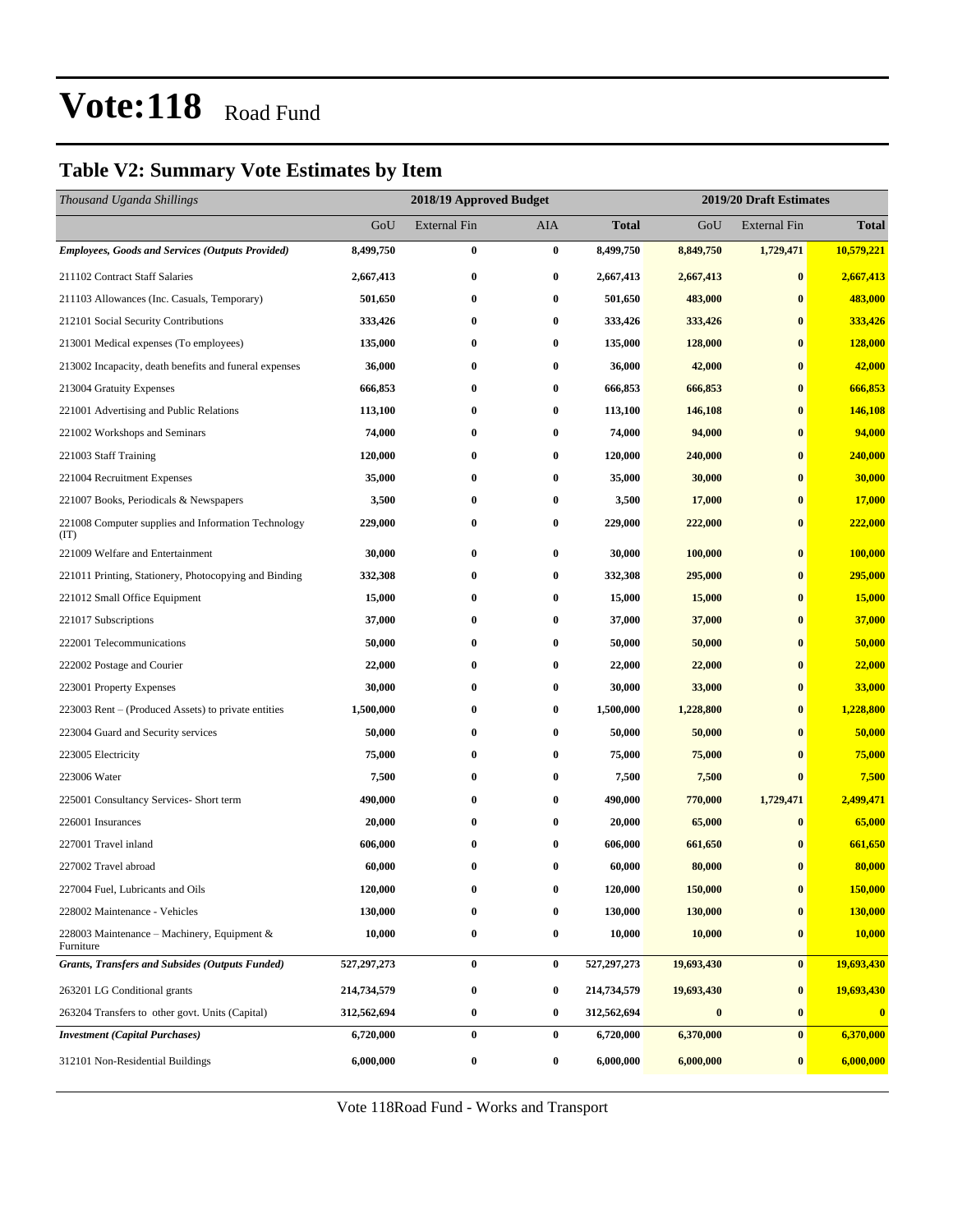| 312201 Transport Equipment     | 600,000     |   |   | 600,000     | 250,000    | $\mathbf{0}$ | 250,000    |
|--------------------------------|-------------|---|---|-------------|------------|--------------|------------|
| 312203 Furniture & Fixtures    | 50,000      |   |   | 50,000      | 50,000     | $\mathbf{0}$ | 50,000     |
| 312213 ICT Equipment           | 70.000      |   |   | 70.000      | 70,000     | $\mathbf{0}$ | 70,000     |
| <b>Grand Total Vote 118</b>    | 542,517,023 | 0 | 0 | 542,517,023 | 34,913,180 | 1.729.471    | 36,642,651 |
| <b>Total Excluding Arrears</b> | 542,517,023 |   |   | 542,517,023 | 34,913,180 | 1,729,471    | 36,642,651 |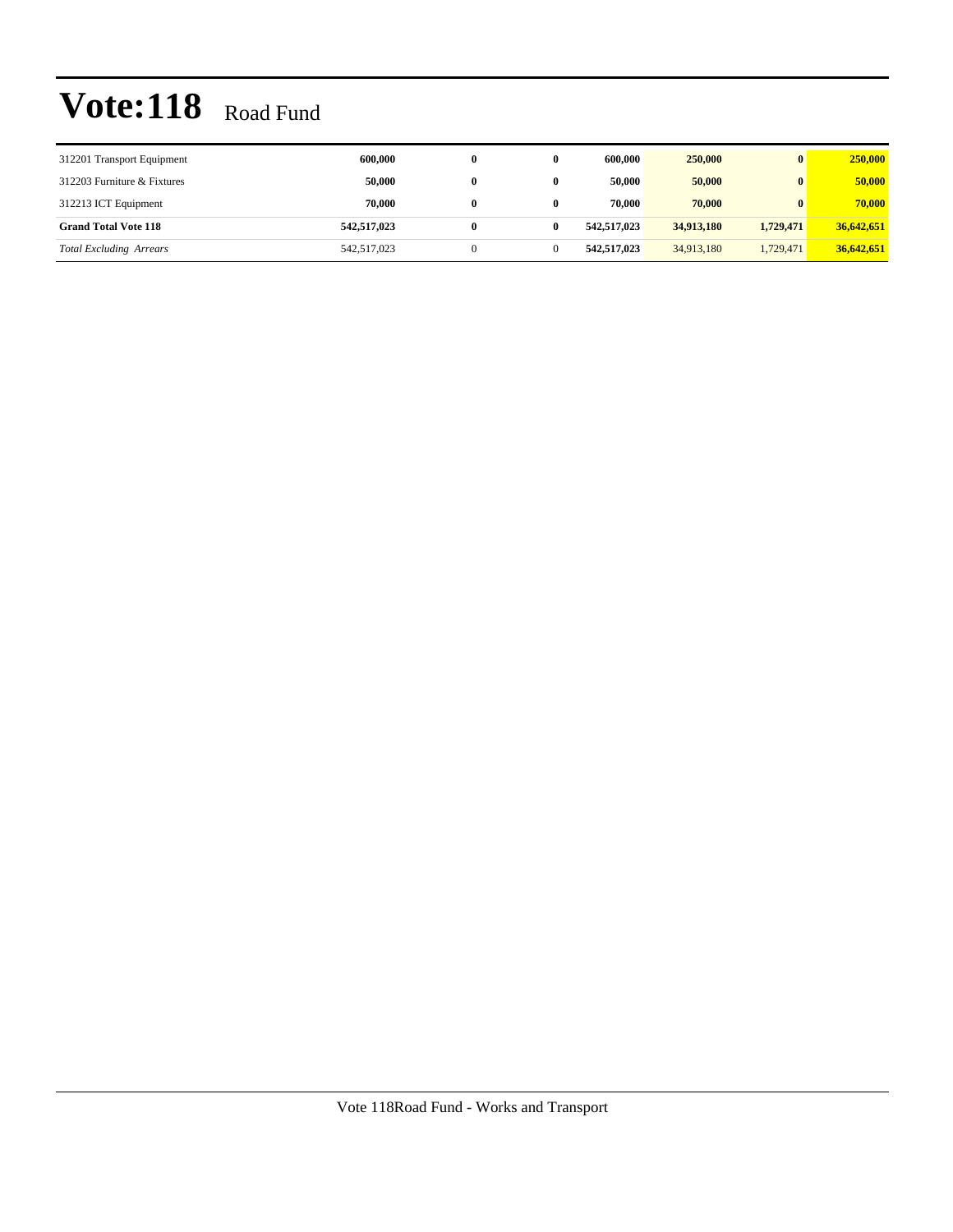### **Table V3: Detailed Estimates by Programme, Sub Programme, Output and Item**

*Programmme 52 National and District Road Maintenance*

*Recurrent Budget Estimates*

#### **SubProgramme 01 Road Fund Secretariat**

| Thousand Uganda Shillings                                | 2018/19 Approved Budget |                |                       | 2019/20 Draft Estimates |                  |                |              |
|----------------------------------------------------------|-------------------------|----------------|-----------------------|-------------------------|------------------|----------------|--------------|
| <b>Outputs Provided</b>                                  | Wage                    | Non Wage       | AIA                   | <b>Total</b>            | Wage             | Non Wage       | <b>Total</b> |
| Output 045201 Road Fund Secretariat Services             |                         |                |                       |                         |                  |                |              |
| 211102 Contract Staff Salaries                           | 2,667,413               | $\overline{0}$ | $\boldsymbol{0}$      | 2,667,413               | 2,667,413        | $\overline{0}$ | 2,667,413    |
| 211103 Allowances (Inc. Casuals, Temporary)              | $\boldsymbol{0}$        | 501,650        | $\boldsymbol{0}$      | 501,650                 | $\mathbf{0}$     | 483,000        | 483,000      |
| 212101 Social Security Contributions                     | $\boldsymbol{0}$        | 333,426        | $\boldsymbol{0}$      | 333,426                 | $\mathbf{0}$     | 333,426        | 333,426      |
| 213001 Medical expenses (To employees)                   | $\overline{0}$          | 135,000        | $\theta$              | 135,000                 | $\overline{0}$   | 128,000        | 128,000      |
| 213002 Incapacity, death benefits and funeral expenses   | $\boldsymbol{0}$        | 36,000         | $\boldsymbol{0}$      | 36,000                  | $\mathbf{0}$     | 42,000         | 42,000       |
| 213004 Gratuity Expenses                                 | $\boldsymbol{0}$        | 666,853        | $\boldsymbol{0}$      | 666,853                 | $\mathbf{0}$     | 666,853        | 666,853      |
| 221001 Advertising and Public Relations                  | $\boldsymbol{0}$        | 113,100        | $\boldsymbol{0}$      | 113,100                 | $\mathbf{0}$     | 146,108        | 146,108      |
| 221002 Workshops and Seminars                            | $\boldsymbol{0}$        | 74,000         | $\boldsymbol{0}$      | 74,000                  | $\boldsymbol{0}$ | 94,000         | 94,000       |
| 221003 Staff Training                                    | $\boldsymbol{0}$        | 120,000        | $\boldsymbol{0}$      | 120,000                 | $\mathbf{0}$     | 240,000        | 240,000      |
| 221004 Recruitment Expenses                              | $\boldsymbol{0}$        | 35,000         | $\boldsymbol{0}$      | 35,000                  | $\mathbf{0}$     | 30,000         | 30,000       |
| 221007 Books, Periodicals & Newspapers                   | $\boldsymbol{0}$        | 3,500          | $\theta$              | 3,500                   | $\mathbf{0}$     | 17,000         | 17,000       |
| 221008 Computer supplies and Information Technology (IT) | $\boldsymbol{0}$        | 229,000        | $\boldsymbol{0}$      | 229,000                 | $\boldsymbol{0}$ | 222,000        | 222,000      |
| 221009 Welfare and Entertainment                         | $\boldsymbol{0}$        | 30,000         | $\boldsymbol{0}$      | 30,000                  | $\boldsymbol{0}$ | 100,000        | 100,000      |
| 221011 Printing, Stationery, Photocopying and Binding    | $\boldsymbol{0}$        | 332,308        | $\theta$              | 332,308                 | $\mathbf{0}$     | 295,000        | 295,000      |
| 221012 Small Office Equipment                            | $\boldsymbol{0}$        | 15,000         | $\boldsymbol{0}$      | 15,000                  | $\boldsymbol{0}$ | 15,000         | 15,000       |
| 221017 Subscriptions                                     | $\boldsymbol{0}$        | 37,000         | $\boldsymbol{0}$      | 37,000                  | $\mathbf{0}$     | 37,000         | 37,000       |
| 222001 Telecommunications                                | $\boldsymbol{0}$        | 50,000         | $\boldsymbol{0}$      | 50,000                  | $\mathbf{0}$     | 50,000         | 50,000       |
| 222002 Postage and Courier                               | $\overline{0}$          | 22,000         | $\theta$              | 22,000                  | $\overline{0}$   | 22,000         | 22,000       |
| 223001 Property Expenses                                 | $\boldsymbol{0}$        | 30,000         | $\boldsymbol{0}$      | 30,000                  | $\mathbf{0}$     | 33,000         | 33,000       |
| 223003 Rent – (Produced Assets) to private entities      | $\boldsymbol{0}$        | 1,500,000      | $\boldsymbol{0}$      | 1,500,000               | $\mathbf{0}$     | 1,228,800      | 1,228,800    |
| 223004 Guard and Security services                       | $\boldsymbol{0}$        | 50,000         | $\boldsymbol{0}$      | 50,000                  | $\mathbf{0}$     | 50,000         | 50,000       |
| 223005 Electricity                                       | $\boldsymbol{0}$        | 75,000         | $\boldsymbol{0}$      | 75,000                  | $\mathbf{0}$     | 75,000         | 75,000       |
| 223006 Water                                             | $\boldsymbol{0}$        | 7,500          | $\boldsymbol{0}$      | 7,500                   | $\mathbf{0}$     | 7,500          | 7,500        |
| 225001 Consultancy Services- Short term                  | $\overline{0}$          | 340,000        | $\theta$              | 340,000                 | $\mathbf{0}$     | 270,000        | 270,000      |
| 226001 Insurances                                        | $\boldsymbol{0}$        | 20,000         | $\boldsymbol{0}$      | 20,000                  | $\mathbf{0}$     | 65,000         | 65,000       |
| 227001 Travel inland                                     | $\boldsymbol{0}$        | 606,000        | $\boldsymbol{0}$      | 606,000                 | $\mathbf{0}$     | 661,650        | 661,650      |
| 227002 Travel abroad                                     | $\boldsymbol{0}$        | 60,000         | $\boldsymbol{0}$      | 60,000                  | $\mathbf{0}$     | 80,000         | 80,000       |
| 227004 Fuel, Lubricants and Oils                         | $\overline{0}$          | 120,000        | $\boldsymbol{0}$      | 120,000                 | $\boldsymbol{0}$ | 150,000        | 150,000      |
| 228002 Maintenance - Vehicles                            | $\boldsymbol{0}$        | 130,000        | $\boldsymbol{0}$      | 130,000                 | $\mathbf{0}$     | 130,000        | 130,000      |
| 228003 Maintenance - Machinery, Equipment & Furniture    | $\boldsymbol{0}$        | 10,000         | $\boldsymbol{0}$      | 10,000                  | $\mathbf{0}$     | 10,000         | 10,000       |
| <b>Total Cost of Output 01</b>                           | 2,667,413               | 5,682,337      | $\boldsymbol{\theta}$ | 8,349,750               | 2,667,413        | 5,682,337      | 8,349,750    |
| <b>Total Cost Of Outputs Provided</b>                    | 2,667,413               | 5,682,337      | $\bf{0}$              | 8,349,750               | 2,667,413        | 5,682,337      | 8,349,750    |

Vote 118Road Fund - Works and Transport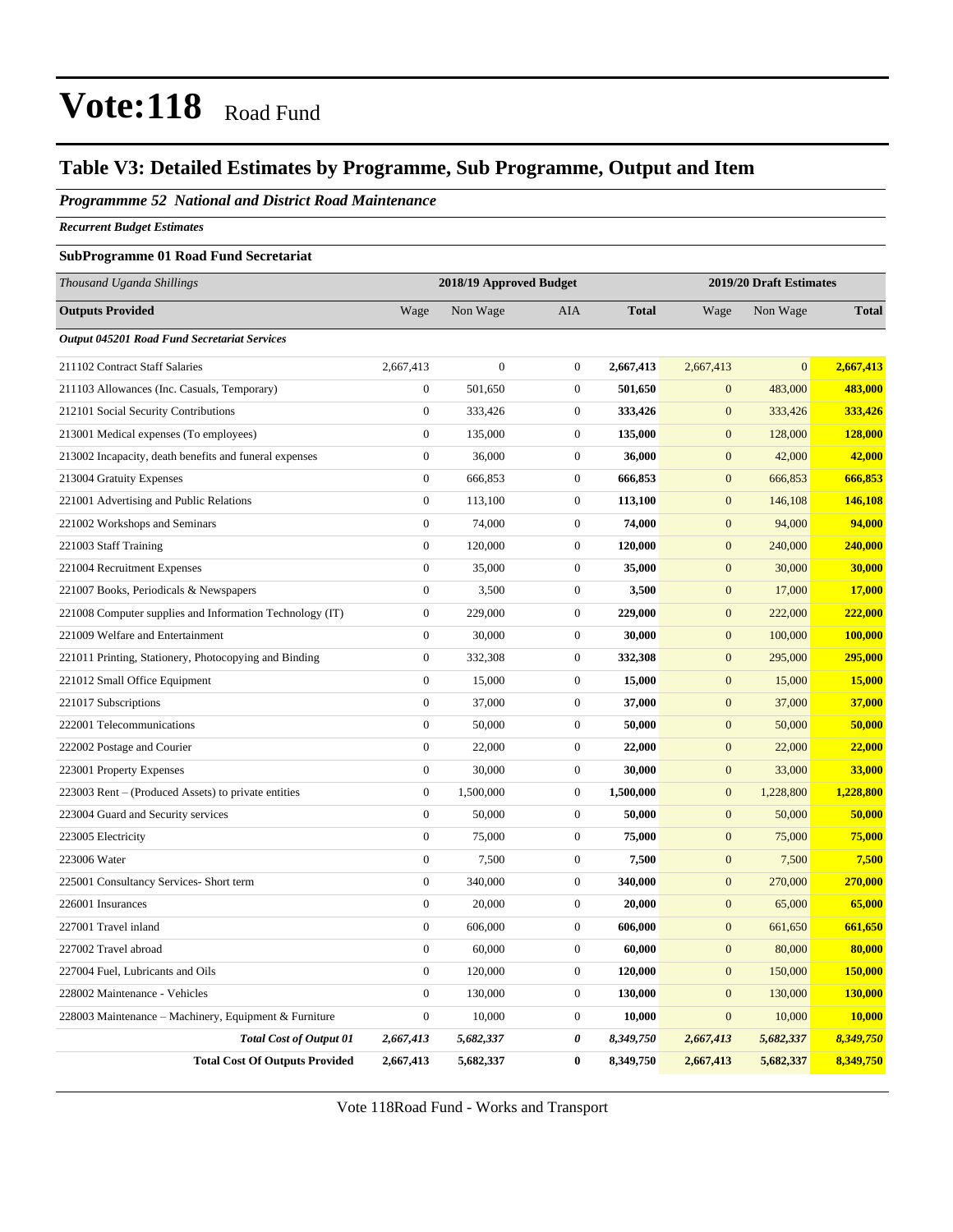| <b>Outputs Funded</b>                                                                            | Wage                  | Non Wage    | <b>AIA</b>     | <b>Total</b> | Wage                  | Non Wage              | <b>Total</b>                     |
|--------------------------------------------------------------------------------------------------|-----------------------|-------------|----------------|--------------|-----------------------|-----------------------|----------------------------------|
| Output 045251 National Road Maintenance                                                          |                       |             |                |              |                       |                       |                                  |
| 263204 Transfers to other govt. Units (Capital)                                                  | $\overline{0}$        | 312,562,694 | $\Omega$       | 312,562,694  | $\mathbf{0}$          | $\overline{0}$        | $\mathbf{0}$                     |
| o/w Transfer to UNRA for maintenance of selected National<br>roads                               | 0                     | 312,562,694 | 0              | 312,562,694  | $\boldsymbol{\theta}$ | $\boldsymbol{\theta}$ | $\bf{0}$                         |
| <b>Total Cost of Output 51</b>                                                                   | 0                     | 312,562,694 | 0              | 312,562,694  | $\boldsymbol{\theta}$ | $\boldsymbol{\theta}$ | $\overline{\boldsymbol{\theta}}$ |
| Output 045252 District, Urban and Community Access Road Maintenance                              |                       |             |                |              |                       |                       |                                  |
| 263201 LG Conditional grants                                                                     | $\mathbf{0}$          | 214,734,579 | $\overline{0}$ | 214,734,579  | $\mathbf{0}$          | 19,693,430            | 19,693,430                       |
| o/w Fund Tarmacking 1km each in 26 town councils                                                 | 0                     | 0           | 0              | $\mathbf{0}$ | $\boldsymbol{\theta}$ | 11,275,000            | 11,275,000                       |
| o/w Fund special interventions on selected public roads on<br>needs basis during the fiscal year | $\theta$              | 0           | $\theta$       | $\mathbf{0}$ | $\theta$              | 3,566,000             | 3,566,000                        |
| o/w Maintain selected district bridges                                                           | 0                     | 0           | $\theta$       | $\bf{0}$     | $\boldsymbol{0}$      | 1,783,000             | 1,783,000                        |
| o/w Finance distressed areas/regions                                                             | $\boldsymbol{\theta}$ | $\theta$    | $\theta$       | $\bf{0}$     | $\boldsymbol{0}$      | 1,456,000             | 1,456,000                        |
| o/w Support the rollout of Technical Support Units (TSUs) in<br>selected DAs                     | $\theta$              | $\theta$    | $\theta$       | $\bf{0}$     | $\boldsymbol{\theta}$ | 781,000               | 781,000                          |
| o/w Undertake M&E in DAs through outsourcing                                                     | $\theta$              | $\theta$    | $\theta$       | $\bf{0}$     | $\theta$              | 446,000               | 446,000                          |
| o/w Undertake tech & fin reviews in DAs through outsourcing                                      | $\theta$              | $\theta$    | $\theta$       | $\mathbf{0}$ | $\theta$              | 386,430               | 386,430                          |
| o/w Transfers to Designated Agencies for maintenance of<br><b>DUCAR</b> roads                    | 0                     | 182,416,579 | $\theta$       | 182,416,579  | $\theta$              | $\theta$              | $\bf{0}$                         |
| o/w Establishment of Regional Technical Support Units                                            | $\theta$              | 871,000     | $\theta$       | 871,000      | $\theta$              | $\theta$              | $\overline{\mathbf{0}}$          |
| o/w Facilitation of Monitoring and Evaluation of DUCAR                                           | 0                     | 446,000     | $\theta$       | 446,000      | $\theta$              | $\theta$              | $\overline{\mathbf{0}}$          |
| o/w Facilitation of Technical and Financial reviews of<br><b>Designated Agencies</b>             | $\theta$              | 446,000     | $\theta$       | 446,000      | $\theta$              | $\theta$              | $\bf{0}$                         |
| o/w Transfer to KCCA for maintenance of city roads                                               | 0                     | 30,555,000  | $\theta$       | 30,555,000   | $\theta$              | $\boldsymbol{\theta}$ | $\bf{0}$                         |
| <b>Total Cost of Output 52</b>                                                                   | 0                     | 214,734,579 | 0              | 214,734,579  | $\boldsymbol{\theta}$ | 19,693,430            | 19,693,430                       |
| <b>Total Cost Of Outputs Funded</b>                                                              | $\bf{0}$              | 527,297,273 | $\bf{0}$       | 527,297,273  | $\bf{0}$              | 19,693,430            | 19,693,430                       |
| <b>Total Cost for SubProgramme 01</b>                                                            | 2,667,413             | 532,979,610 | $\bf{0}$       | 535,647,023  | 2,667,413             | 25,375,767            | 28,043,180                       |
| <b>Total Excluding Arrears</b>                                                                   | 2,667,413             | 532,979,610 | $\overline{0}$ | 535,647,023  | 2,667,413             | 25,375,767            | 28,043,180                       |

*Development Budget Estimates*

#### **Project 1422 Strengthening the capacity of Uganda Road Fund**

| Thousand Uganda Shillings                                            | 2018/19 Approved Budget       | 2019/20 Draft Estimates |                |              |                               |                       |              |
|----------------------------------------------------------------------|-------------------------------|-------------------------|----------------|--------------|-------------------------------|-----------------------|--------------|
| <b>Outputs Provided</b>                                              | <b>GoU Dev't External Fin</b> |                         | <b>AIA</b>     | <b>Total</b> | GoU Dev't External Fin        |                       | <b>Total</b> |
| <b>Output 045201 Road Fund Secretariat Services</b>                  |                               |                         |                |              |                               |                       |              |
| 225001 Consultancy Services- Short term                              | 150,000                       | $\Omega$                | $\overline{0}$ | 150,000      | 500,000                       | 1,729,471             | 2,229,471    |
| Total Cost Of Output 045201                                          | 150,000                       | 0                       | 0              | 150,000      | 500,000                       | 1,729,471             | 2,229,471    |
| <b>Total Cost for Outputs Provided</b>                               | 150,000                       | $\theta$                | $\mathbf{0}$   | 150,000      | 500,000                       | 1,729,471             | 2,229,471    |
| <b>Capital Purchases</b>                                             | <b>GoU Dev't External Fin</b> |                         | <b>AIA</b>     | <b>Total</b> | <b>GoU Dev't External Fin</b> |                       | <b>Total</b> |
| Output 045272 Government Buildings and Administrative Infrastructure |                               |                         |                |              |                               |                       |              |
| 312101 Non-Residential Buildings                                     | 6,000,000                     | $\mathbf{0}$            | $\mathbf{0}$   | 6,000,000    | 6,000,000                     | $\overline{0}$        | 6,000,000    |
| Total Cost Of Output 045272                                          | 6,000,000                     | 0                       | 0              | 6,000,000    | 6,000,000                     | $\boldsymbol{\theta}$ | 6.000.000    |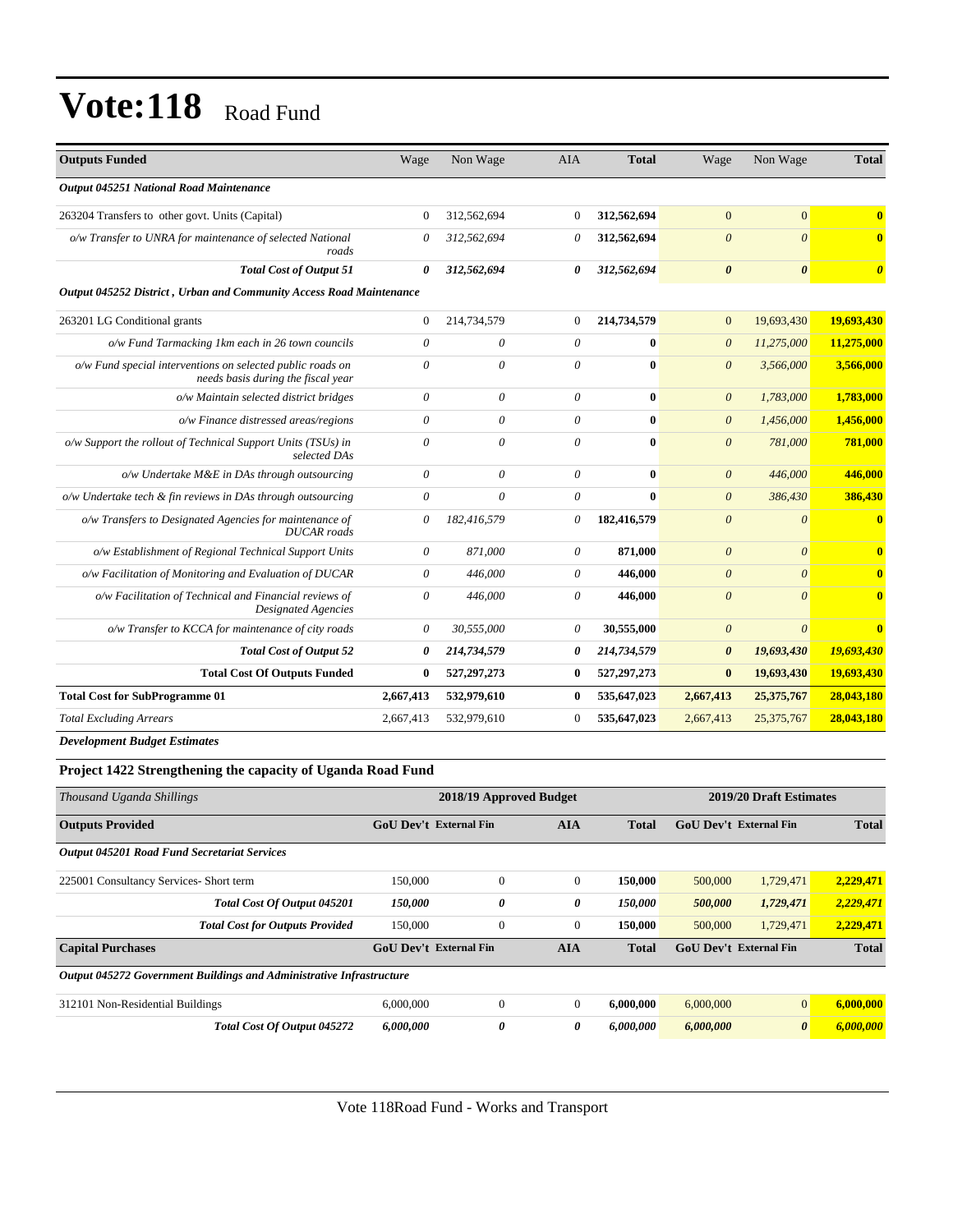| Output 045275 Purchase of Motor Vehicles and Other Transport Equipment  |             |                     |                |              |            |                       |              |
|-------------------------------------------------------------------------|-------------|---------------------|----------------|--------------|------------|-----------------------|--------------|
| 312201 Transport Equipment                                              | 600,000     | $\mathbf{0}$        | $\overline{0}$ | 600,000      | 250,000    | $\mathbf{0}$          | 250,000      |
| Total Cost Of Output 045275                                             | 600.000     | 0                   | 0              | 600.000      | 250,000    | $\boldsymbol{\theta}$ | 250,000      |
| Output 045276 Purchase of Office and ICT Equipment, including Software  |             |                     |                |              |            |                       |              |
| 312213 ICT Equipment                                                    | 70,000      | $\mathbf{0}$        | $\overline{0}$ | 70.000       | 70,000     | $\mathbf{0}$          | 70,000       |
| Total Cost Of Output 045276                                             | 70.000      | 0                   | 0              | 70,000       | 70,000     | $\boldsymbol{\theta}$ | 70,000       |
| Output 045278 Purchase of Office and Residential Furniture and Fittings |             |                     |                |              |            |                       |              |
| 312203 Furniture & Fixtures                                             | 50,000      | $\mathbf{0}$        | $\overline{0}$ | 50,000       | 50,000     | $\mathbf{0}$          | 50,000       |
| Total Cost Of Output 045278                                             | 50.000      | 0                   | 0              | 50,000       | 50,000     | $\boldsymbol{\theta}$ | 50,000       |
| <b>Total Cost for Capital Purchases</b>                                 | 6,720,000   | $\mathbf{0}$        | $\overline{0}$ | 6,720,000    | 6,370,000  | $\overline{0}$        | 6,370,000    |
| <b>Total Cost for Project: 1422</b>                                     | 6,870,000   | $\mathbf{0}$        | $\overline{0}$ | 6,870,000    | 6,870,000  | 1,729,471             | 8,599,471    |
| <b>Total Excluding Arrears</b>                                          | 6,870,000   | $\bf{0}$            | $\overline{0}$ | 6,870,000    | 6,870,000  | 1,729,471             | 8,599,471    |
|                                                                         | GoU         | <b>External Fin</b> | <b>AIA</b>     | <b>Total</b> | GoU        | <b>External Fin</b>   | <b>Total</b> |
| <b>Total Cost for Programme 52</b>                                      | 542,517,023 | $\mathbf{0}$        | $\bf{0}$       | 542,517,023  | 34,913,180 | 1,729,471             | 36,642,651   |
| <b>Total Excluding Arrears</b>                                          | 542,517,023 | $\mathbf{0}$        | $\mathbf{0}$   | 542,517,023  | 34,913,180 | 1,729,471             | 36,642,651   |
|                                                                         | GoU         | <b>External Fin</b> | <b>AIA</b>     | <b>Total</b> | GoU        | <b>External Fin.</b>  | <b>Total</b> |
| <b>Grand Total for Vote 118</b>                                         | 542,517,023 | $\bf{0}$            | $\bf{0}$       | 542,517,023  | 34,913,180 | 1,729,471             | 36,642,651   |
| <b>Total Excluding Arrears</b>                                          | 542,517,023 | $\mathbf{0}$        | $\overline{0}$ | 542,517,023  | 34,913,180 | 1,729,471             | 36,642,651   |